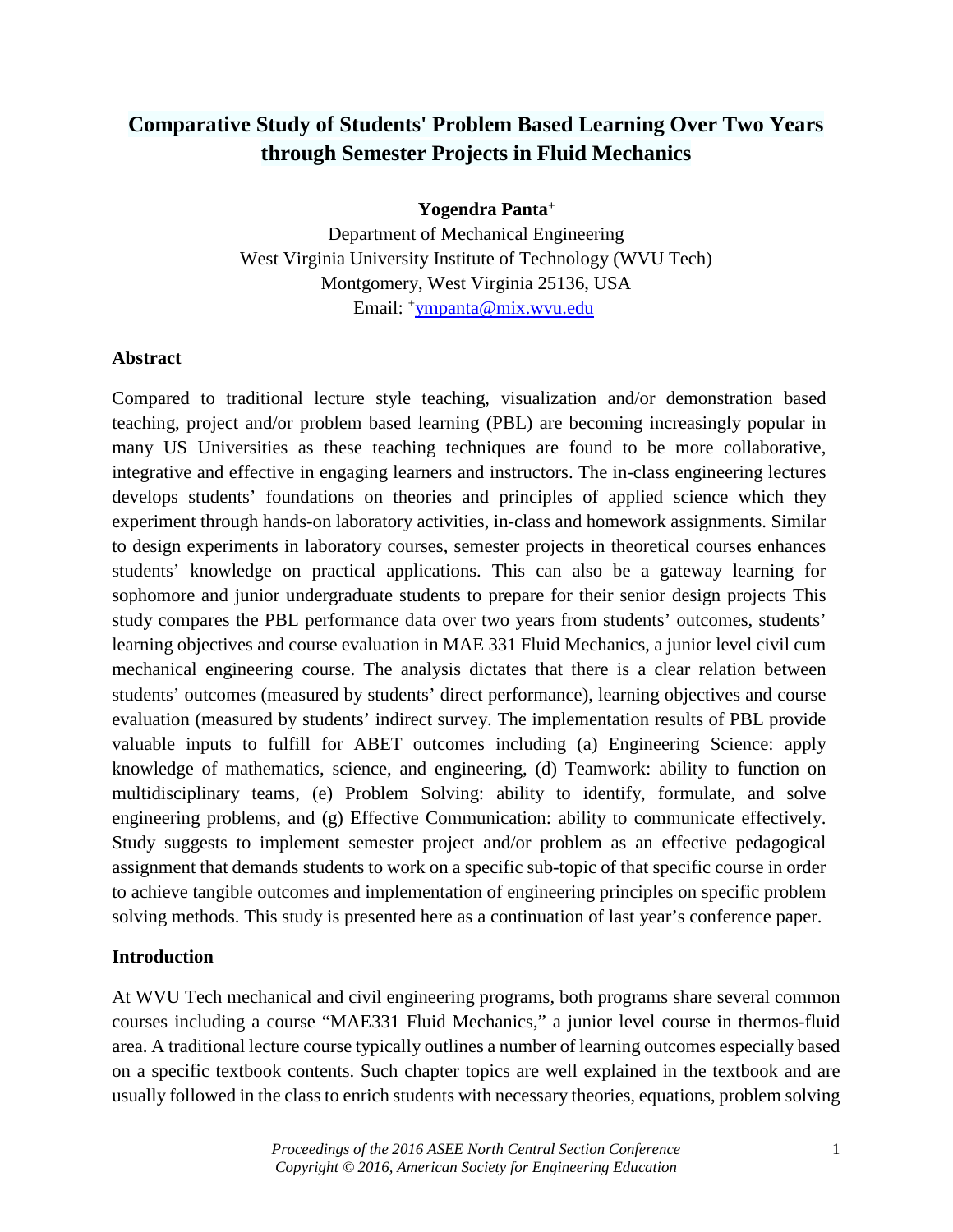with practical examples. Students are normally assessed by homework, quizzes and tests. This traditional style of teaching does not typically offer opportunities for students to solve real world projects through classroom environment. However, junior undergraduate engineering students' project solving skills may be limited compared to the ability of completing regularly assigned homework, this allows them to solve real world problems through classroom environment. Over the last two semesters of Fall 2014 and Spring 2015, semester projects were assigned to the students of "MAE 331 Fluid Mechanics" course. The effectiveness of project based learning (PBL) in students' learning is comparatively studied. In last year's paper, we presented a pilot study of project based learning in Fall 2014 semester. Some of the past findings are helpful for PBL in Spring 2015 for the implementation and evaluation of semester projects. Comparative study of students' PBL over two years, students' learning through project assignment clearly prove that this tool is a very successful and an effective tool to achieve targeted Students' Learning Objectives (SLO). By the second week of the semester, students were supplemented with the information of project expectations and general guidelines of semester project (Exhibit A) along with the course syllabus.

Students were then advised to choose a topic related with "Fluid Mechanics" for their semester projects (Exhibit A). Topic for the project were open-ended, that allows students to choose any fluid mechanics related topic. Timeline for the project work was divided in three folds; initial project proposal, interim project progress report and final project report in a technical paper format. Two to three students were allowed to team up for the project work in a collaborative environment. Project teams were facilitated with necessary instructions and improvement comments through emails and one-on-one meetings in weekly to biweekly basis. Collaborative work including group discussions through intergroup and intra-group fashions were encouraged to engage students.

ABET accreditation requirements for many common engineering programs (Exhibits B and C) are to show successful students' skills and performance for a number of outcomes including (a) Engineering Science: apply knowledge of mathematics, science, and engineering, (d) Teamwork: ability to function on multidisciplinary teams, (e) Problem Solving: ability to identify, formulate, and solve engineering problems, and (g) Effective Communication: ability to communicate effectively. Students' project work and their presentations were evaluated based on a rubric for testing students' learning and accomplishments mainly based on ABET outcomes (a), (d), (e), and (g). Initial project proposal, collaborative team work, formulating a plan for project completion and final project communication were carefully evaluated.

# **Methods: Assignment of Semester Projects**

In this paper, a list of projects from Fall 2014 and Spring 2015 semesters are shown. Some of which students brought their topics and/or instructor provided topics for their semester projects. As it was mentioned earlier, students were encouraged to come up with their topic of interest for their semester projects as long as the topic is relevant within the scope of fluid mechanics. Since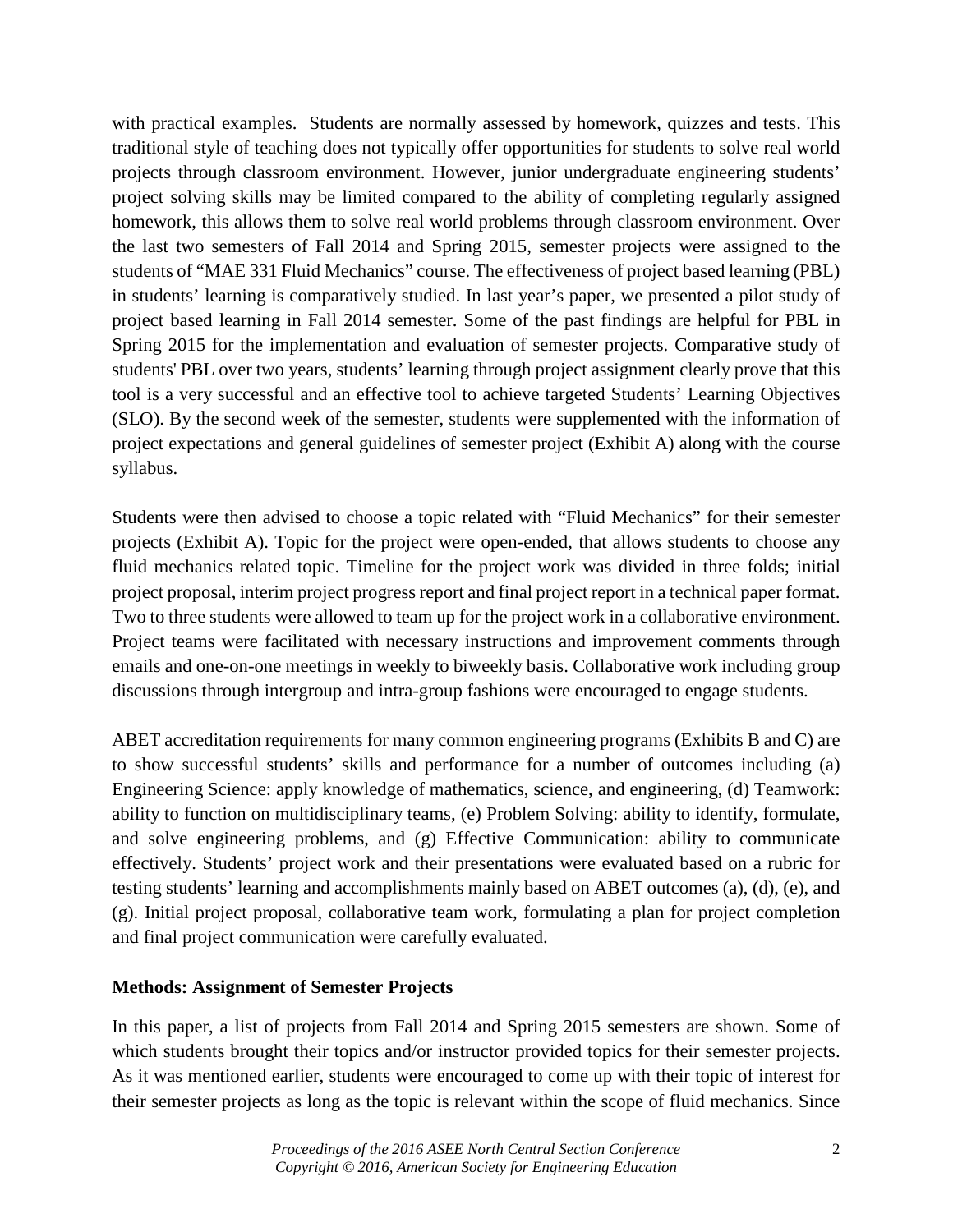the course is common to both civil and mechanical engineering majors, there were project topics in civil engineering and mechanical engineering applications chosen by students from civil engineering and mechanical engineering majors respectively.

Here are project topics from Fall 2014 and Spring 2015 semesters:

Fall 2014

- 1. Analysis and redesign of flow pipelines for natural gas supply,
- 2. Analysis of hydrostatic forces on a rectangular gate submerged in the WVU Tech swimming pool,
- 3. Fluid flow analysis on water dams,
- 4. Pump Selection for water supply in a multi-story building, and
- 5. Pump selection for a basement sump pump system.

# Spring 2015

- 1. Water Pressure Comparison in different floors of WVU Tech Campus Engineering Building,
- 2. Hydroelectric Power Plant,
- 3. Demand of Water for Montgomery,
- 4. Buoyancy and Recovery,
- 5. Pump selection for a Water Supply Tank,
- 6. River Flow Reduction, and
- 7. Aerodynamic Forces.

Students involved in projects presented their work in a technical report format and through PowerPoint slides using the following format:

- Introduction
- Procedures/Methods
- Results and Discussion
- Conclusion
- References
- Appendix

As typical example project topics related to pump selection are as follows; Topic 4 (Fall 2014): Pump Selection for water supply in a multi-story building, Topic 5 (Fall 2014): Pump selection for a basement sump pump system, and Topic 5 (Spring 2015): Pump selection for a Water Supply Tank. The materials given below are merely the presented materials by the two teams.

*For example, basic fluid flow equations for the selection of pump, following equations were used (considering water is incompressible, and the density "*ρ*" is constant) for the topics related to pump selection.*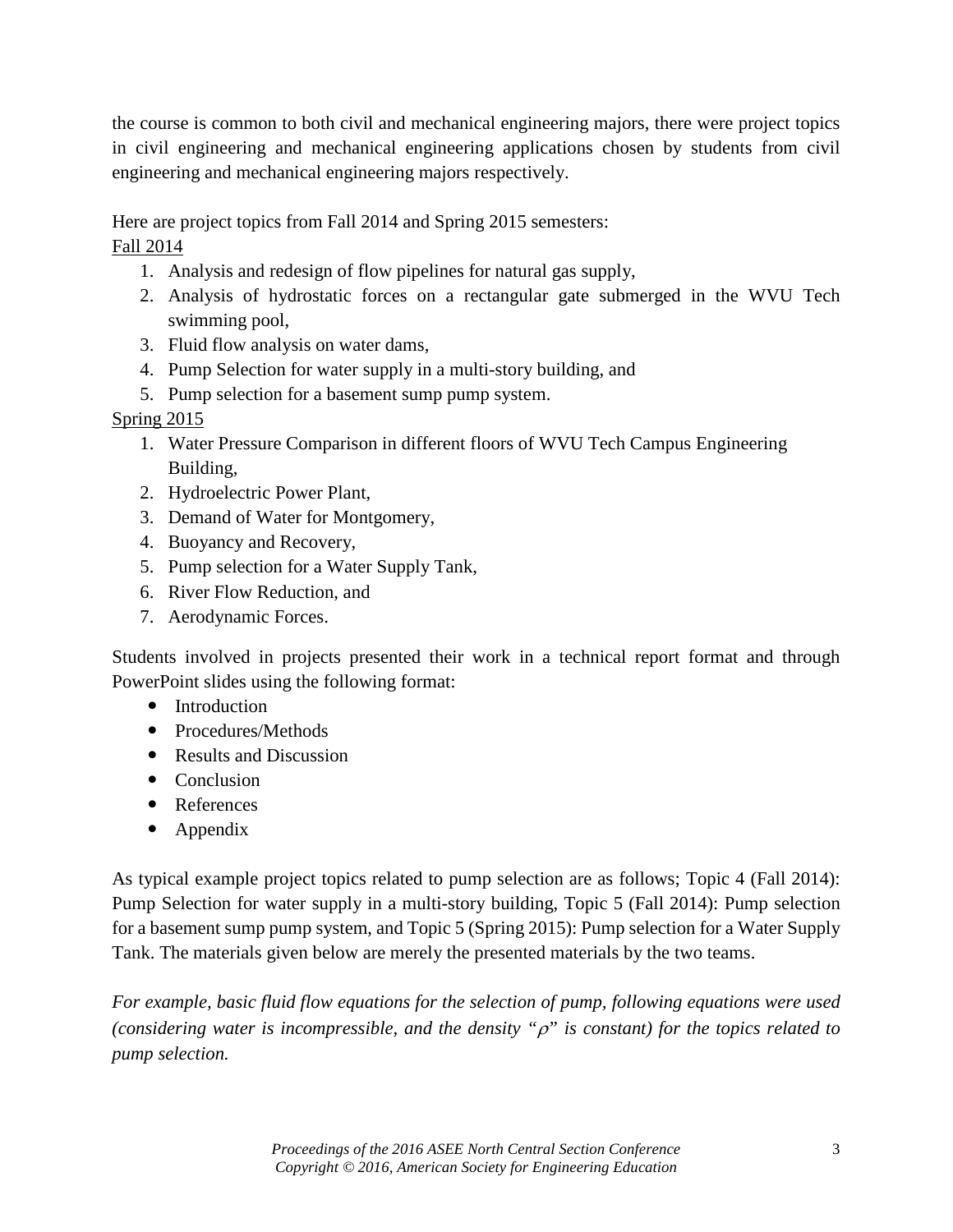**Volumetric Flow Rate 'Q' (Pumping rate of volume or mass)**

$$
Q = V. A, and
$$
  

$$
V_{\text{inlet}}. A_{\text{inlet}} = V_{\text{outlet}}. A_{\text{outlet}}
$$

**Reynolds Number 'Re' (Laminar or Turbulent flow)**

$$
Re = V. D / \upsilon
$$

**Calculation of Friction Factor 'f' (Assuming negligible pipe surface roughness, ks =0)**

 $f = 0.25 / [log_{10}(5.74/Re^{0.9})]^2$ 

### **Calculation of Pump Head 'hp'**

 $h_p = (z_2-z_1)+(1+f L/D)V^2/2g$ 

# **Required Pump Power 'P' for the selection of appropriate pump**

 $P = (Q^*h_p^*\gamma)/\eta$ , 1 horse power (HP) = 550 ft . lbf/s

Where the symbols in equations have their usual meanings.

Here, V denotes average velocity in a pipe (ft/s),

 $V_{\text{inlet}}$ ,  $A_{\text{inlet}}$ ,  $V_{\text{outlet}}$ , and  $A_{\text{outlet}}$  are inlet velocity, inlet cross sectional area, outlet velocity, and outlet cross sectional area respectively.

D is pipe diameter (inch or ft),

D is pipe diameter (inch or ft),

 $\mu$  is dynamic viscosity of water (Pa.s),

*v* is kinematic viscosity of water  $(m^2/s)$ ,

L is pipe length (ft),

 $h_p$  is pump head required (ft),

 $(z_2-z_1)$  is differential elevation for fluid pumping (ft),

 $\gamma$  is specific weight (lbf/ft<sup>3</sup>),

Re is Reynolds number (dimensionless number), and

η is pump efficiency (%).

Below are centrifugal pump performance curve and a snapshot of a centrifugal pump used in the project.

> *Proceedings of the 2016 ASEE North Central Section Conference* 4 *Copyright © 2016, American Society for Engineering Education*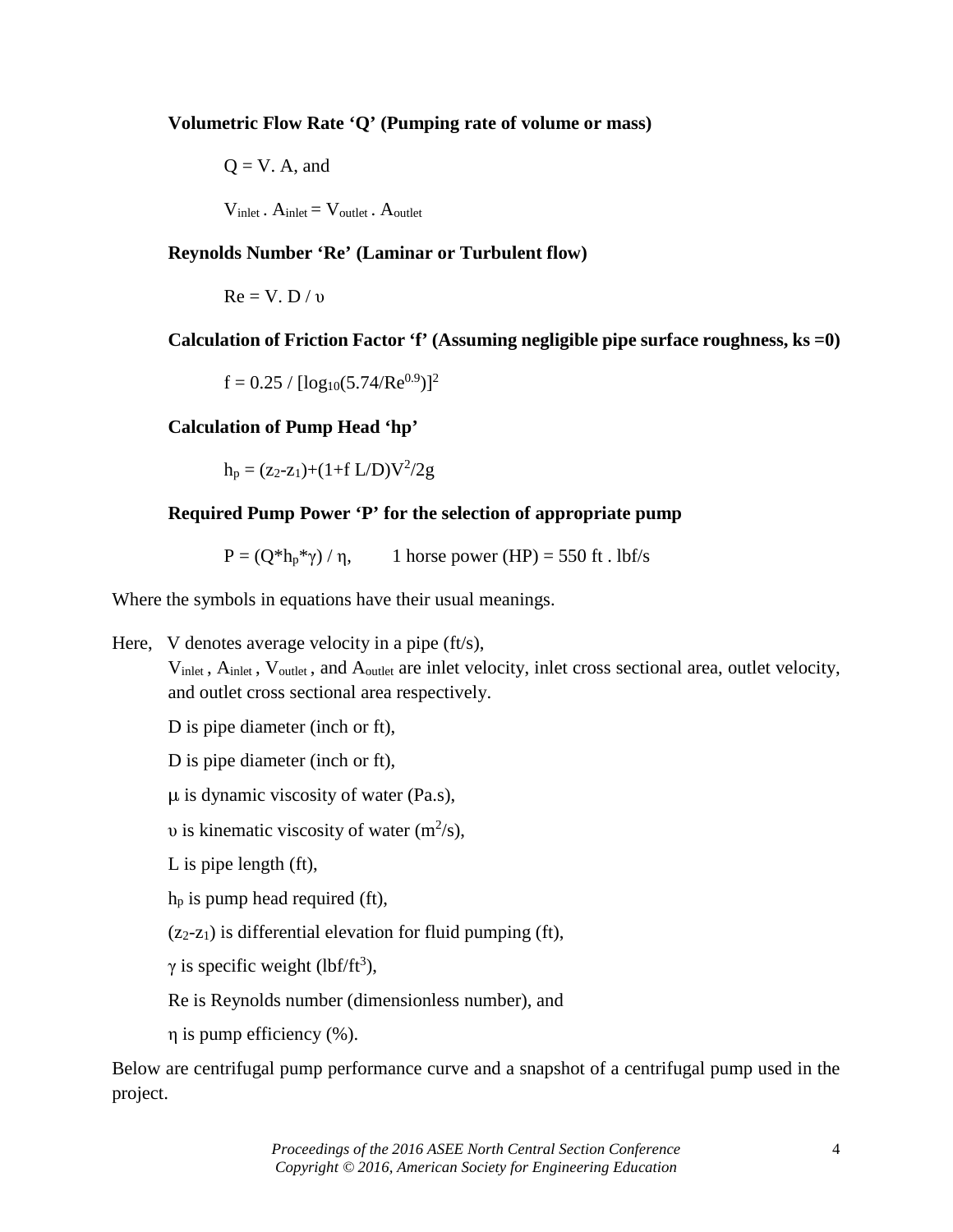

**Figure 1** Centrifugal pump performance curve (*Figure 14.5-Elger et al,* and *[http://www.berkeleypumps.com/ResidentialProduct\\_Series\\_LTHH.aspx\)](http://www.berkeleypumps.com/ResidentialProduct_Series_LTHH.aspx)*



**Figure 2** 15LTHH Self-Priming Centrifugal Pump manufactured by Berkeley Manufacturer.

*Proceedings of the 2016 ASEE North Central Section Conference* 5 *Copyright © 2016, American Society for Engineering Education*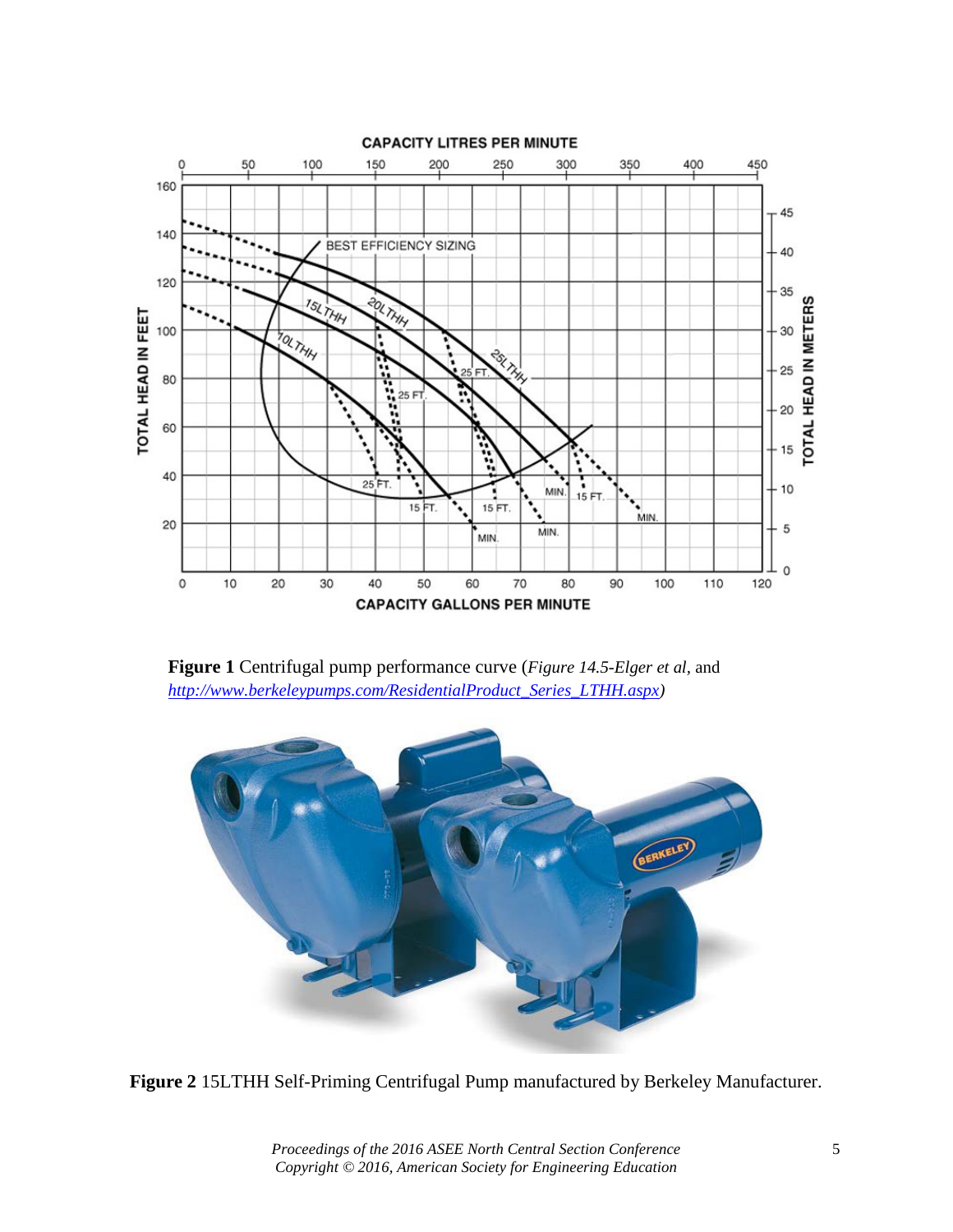### **Assessment of semester project and continuous improvement**

The final reports and presentations were evaluated according to the assessment rubric shown in **Table 5** for four different ABET outcomes (a), (d), (e) and (g). The evaluation results showed that the overall project performance of the students met the students' learning in both years. However, the evaluation of project completely depends on one specific project topic for each group and therefore could not be concluded overall advances of students' learning and performance for the course. The table also showed each team performance for four different ABET outcomes (a), (d), (e) and (g) in two years. For each team, last row represents the average score for ABET outcomes and the last column represent the average score for teams. Except the first two teams, other teams performed well in Fall 2014 (Refer to Table 1). Similarly, last four teams performed well (Refer to Table 2). A survey was conducted in the class to know the feedback of students about the project. Eight out of eleven students in Fall 2014 and fourteen out of seventeen students in Spring 2015 agreed that semester project was substantially effective for their learning.

**Table 1** Assessment Summary for Fall 2014 - MAE331 Fluid Mechanics for ABET Outcomes (a), (d), (e), and (g).

- (a) Engineering Science: apply knowledge of mathematics, science, and engineering,
- (d) Teamwork: ability to function on multidisciplinary teams,
- (e) Problem Solving: ability to identify, formulate, and solve engineering problems, and

|  | (g) Effective Communication: ability to communicate effectively. |  |  |
|--|------------------------------------------------------------------|--|--|

| <b>ABET Outcomes</b>              | (a) Engineering Science:<br>science,<br>ð<br>apply knowledge<br>and engineering,<br>mathematics, | (d) Teamwork: ability to<br>multidisciplinary teams,<br>function on | (e) Problem Solving:<br>solve<br>ability to identify,<br>formulate, and | Communication: ability<br>to communicate<br>(g) Effective<br>effectively | Average Points |
|-----------------------------------|--------------------------------------------------------------------------------------------------|---------------------------------------------------------------------|-------------------------------------------------------------------------|--------------------------------------------------------------------------|----------------|
| <b>Full Points</b>                | $\overline{5}$                                                                                   | 5                                                                   | $\overline{5}$                                                          | 5                                                                        | $\overline{5}$ |
| Teams and their Topics            |                                                                                                  |                                                                     |                                                                         |                                                                          |                |
| Team 1: Pipelines for Natural Gas | $\overline{4}$                                                                                   | 3.5                                                                 | 3.5                                                                     | $\overline{4}$                                                           | 3.750          |
| Supply                            |                                                                                                  |                                                                     |                                                                         |                                                                          |                |
| Team 2: Hydrostatic Forces on a   | $\overline{4}$                                                                                   | $\overline{4}$                                                      | $\overline{4}$                                                          | 3.5                                                                      | 3.875          |
| gate submerged in swimming pool   |                                                                                                  |                                                                     |                                                                         |                                                                          |                |
| Team 3: Fluid Flow Analysis on    | $\overline{4}$                                                                                   | 3.5                                                                 | $\overline{4}$                                                          | 4.5                                                                      | 4.000          |
| <b>Water Dams</b>                 |                                                                                                  |                                                                     |                                                                         |                                                                          |                |
| Team 4: Pump for a Basement       | 4.5                                                                                              | 5                                                                   | 4.5                                                                     | 4.5                                                                      | 4.625          |
| Sump Pump System                  |                                                                                                  |                                                                     |                                                                         |                                                                          |                |
| Team 5: Pump in Multi-Story       | 4.5                                                                                              | 5                                                                   | 4.5                                                                     | 5                                                                        |                |
| Water Supply                      |                                                                                                  |                                                                     |                                                                         |                                                                          | 4.750          |
| <b>Average Points</b>             | 4.200                                                                                            | 4.200                                                               | 4.100                                                                   | 4.300                                                                    | 4.200          |

*Proceedings of the 2016 ASEE North Central Section Conference* 6 *Copyright © 2016, American Society for Engineering Education*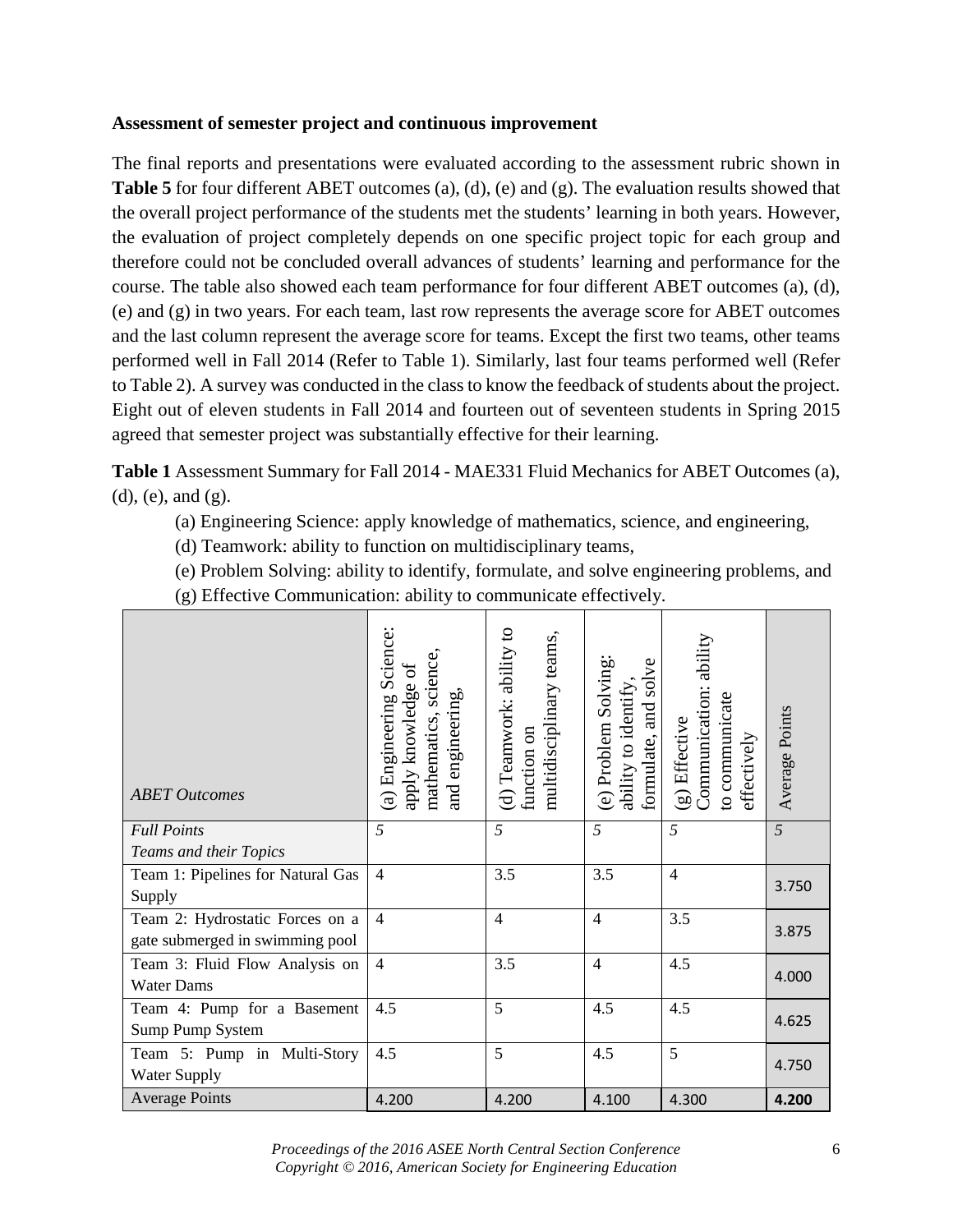**Table 2** Assessment Summary for Spring 2015- MAE331 Fluid Mechanics for ABET Outcomes (a), (d), (e), and (g).

(a) Engineering Science: apply knowledge of mathematics, science, and engineering,

(d) Teamwork: ability to function on multidisciplinary teams,

(e) Problem Solving: ability to identify, formulate, and solve engineering problems, and

(g) Effective Communication: ability to communicate effectively.

| <b>ABET Outcomes</b>                                                                                           | (a) Engineering Science:<br>mathematics, science,<br>5°<br>apply knowledge<br>and engineering, | (d) Teamwork: ability to<br>multidisciplinary teams,<br>function on | (e) Problem Solving:<br>formulate, and solve<br>ability to identify, | Communication: ability<br>to communicate<br>(g) Effective<br>effectively | Average Points |
|----------------------------------------------------------------------------------------------------------------|------------------------------------------------------------------------------------------------|---------------------------------------------------------------------|----------------------------------------------------------------------|--------------------------------------------------------------------------|----------------|
| <b>Full Points</b>                                                                                             | 5                                                                                              | 5                                                                   | 5                                                                    | 5                                                                        | 5              |
| Teams and their Topics                                                                                         |                                                                                                |                                                                     |                                                                      |                                                                          |                |
| Team 1: River Flow Reduction,                                                                                  | 3.5                                                                                            | $\overline{4}$                                                      | $\overline{4}$                                                       | 3.5                                                                      | 3.750          |
| Team 2: Aerodynamic Forces,                                                                                    | $\overline{3.5}$                                                                               | $\overline{4}$                                                      | 3.5                                                                  | $\overline{4}$                                                           | 3.750          |
| Team 3: Demand of Water Supply<br>for the city of Montgomery, WV,                                              | $\overline{4}$                                                                                 | $\overline{4}$                                                      | 3.5                                                                  | $\overline{4}$                                                           | 3.875          |
| Team 4: Water Pressure<br>Comparison in different floors of<br><b>WVU Tech Campus Engineering</b><br>Building, | $\overline{4}$                                                                                 | $\overline{4}$                                                      | $\overline{4}$                                                       | $\overline{4}$                                                           | 4.000          |
| Team 5: Hydroelectric Power<br>Plant,                                                                          | 4.5                                                                                            | 3                                                                   | $\overline{4}$                                                       | 4.5                                                                      | 4.000          |
| Team 6: Pump selection for a<br>Water Supply Tank, and                                                         | $\overline{4}$                                                                                 | 5                                                                   | $\overline{4}$                                                       | $\overline{4}$                                                           | 4.250          |
| Team 7: Buoyancy of a Boat.                                                                                    | 4.5                                                                                            | 5                                                                   | 4.5                                                                  | 5                                                                        | 4.750          |
| <b>Average Points</b>                                                                                          | 4.000                                                                                          | 4.143                                                               | 3.929                                                                | 4.143                                                                    | 4.054          |

The data analysis from two years project results (Tables  $1 \& 2$ ) shows that the average points are greater than 4 (Outcome (e) i.e. one exception in Spring 2015, Table 2) out of 5 full points for ABET outcomes (a), (d), (e), and (g). Team dynamics, communication between team members, difficulty of the specific topic chosen, and the problem layouts are some of the elements are factors affecting team scoring points. Also, we experienced that the assessment rubric needs to be more inclusive and to be revised to improve the students' learning. Assessment will then provide even more valuable information for continuous improvement of the course.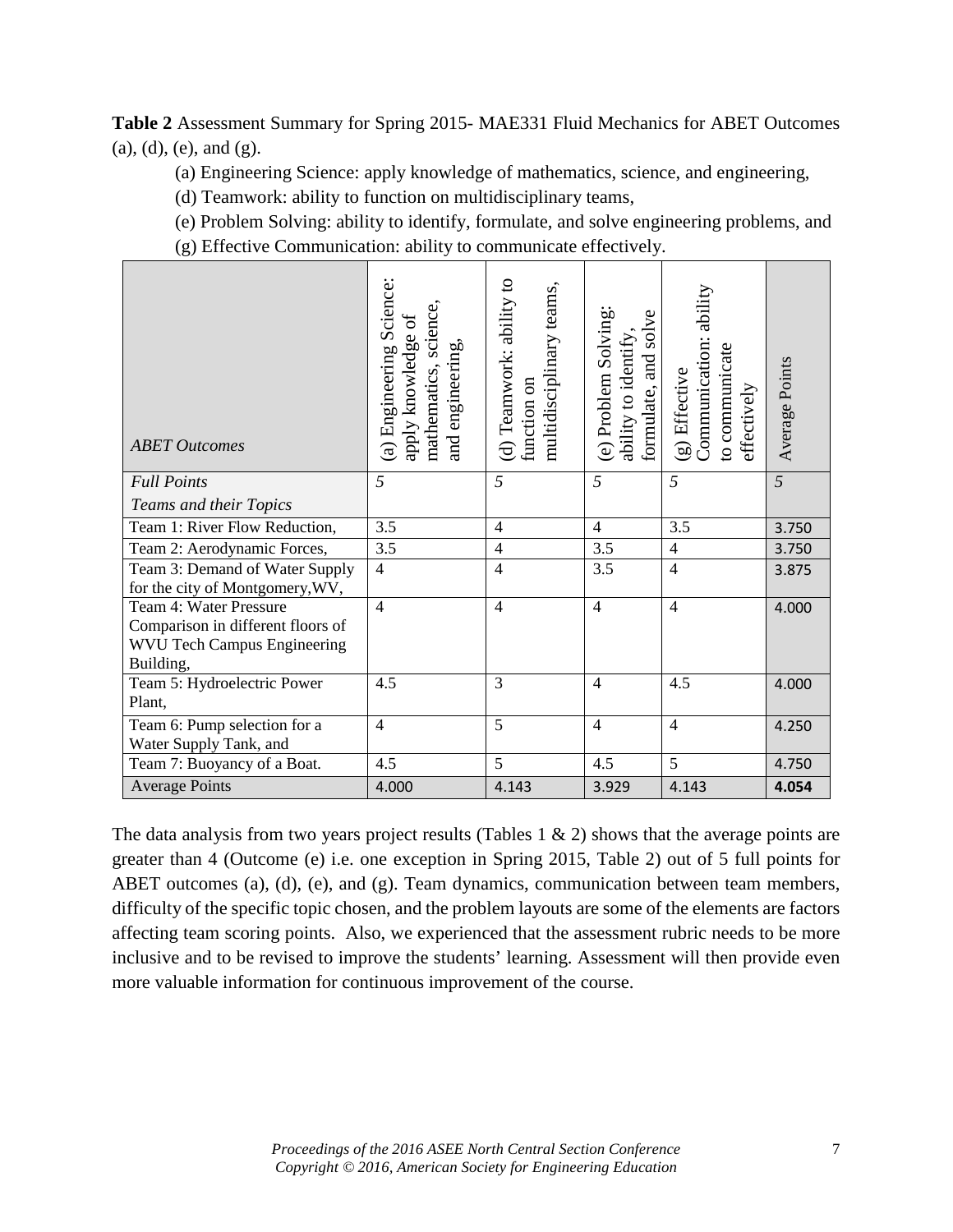#### **Conclusions**

The projects were designed to maximize students' learning and therefore achieving ABET outcomes. Since both pilot studies were implemented for the first time at WVU Tech, we do not have student performances from other courses. However, two years project experience in the same course "MAE331 Fluid Mechanics" proves the effectiveness of PBL in students' learning. Assignment of semester projects motivates students' more into the course contents and their practical applications and seemed to produce positive results for students' learning effectiveness, however, there is also a need to create a more detailed project rubrics to incorporate ABET requirements and correlate with the individual SLOs. Students were found strengthening their ability of formulating a problem statement, ability to well-function in team, and problem solving by collaboration through project work. They also get an opportunity of developing their oral and written communication skills. Well planned project assignments, good communication between the instructor and students, continuous progress reporting can help students acquire in-depth knowledge to complete their projects on time. Thus, semester project approach, yet more to improve, proved to be an effective pedagogical tool allowing students to work on a specific topic of interests to enrich class materials and see practical applications. Given the careful time management, proper project topic and guidance, students will become more engaged and students' learning objectives may be better achieved.

#### **Acknowledgements**

We would like to thank following class rosters of MAE 331 Fluid Mechanics course:

#### Fall 2014

Levi Thornton, Cody Webb, Roger Targosky, Brendon Rankou, Daniel Richards, Joseph Caudill, James Ramsey, Rebecca Yost, Caleb King, Sheng Han, and Kyle Polcynzski for their participations.

#### Spring 2015

Tavon Johnson, Robert Leibel, Brett Floyd, Jayson Sykora, Carlos Diaz, Wilfredo Marchan, Adric Armstrong-Smith, Robert Eschner, Taofik Mudasiru, Jerod Taylor, Greg Hawk, William Browning, Garret Adkins, Caleb Harmon, Bradley Ponchak, Andrew Lytton, and Joel Kouakou for their participations.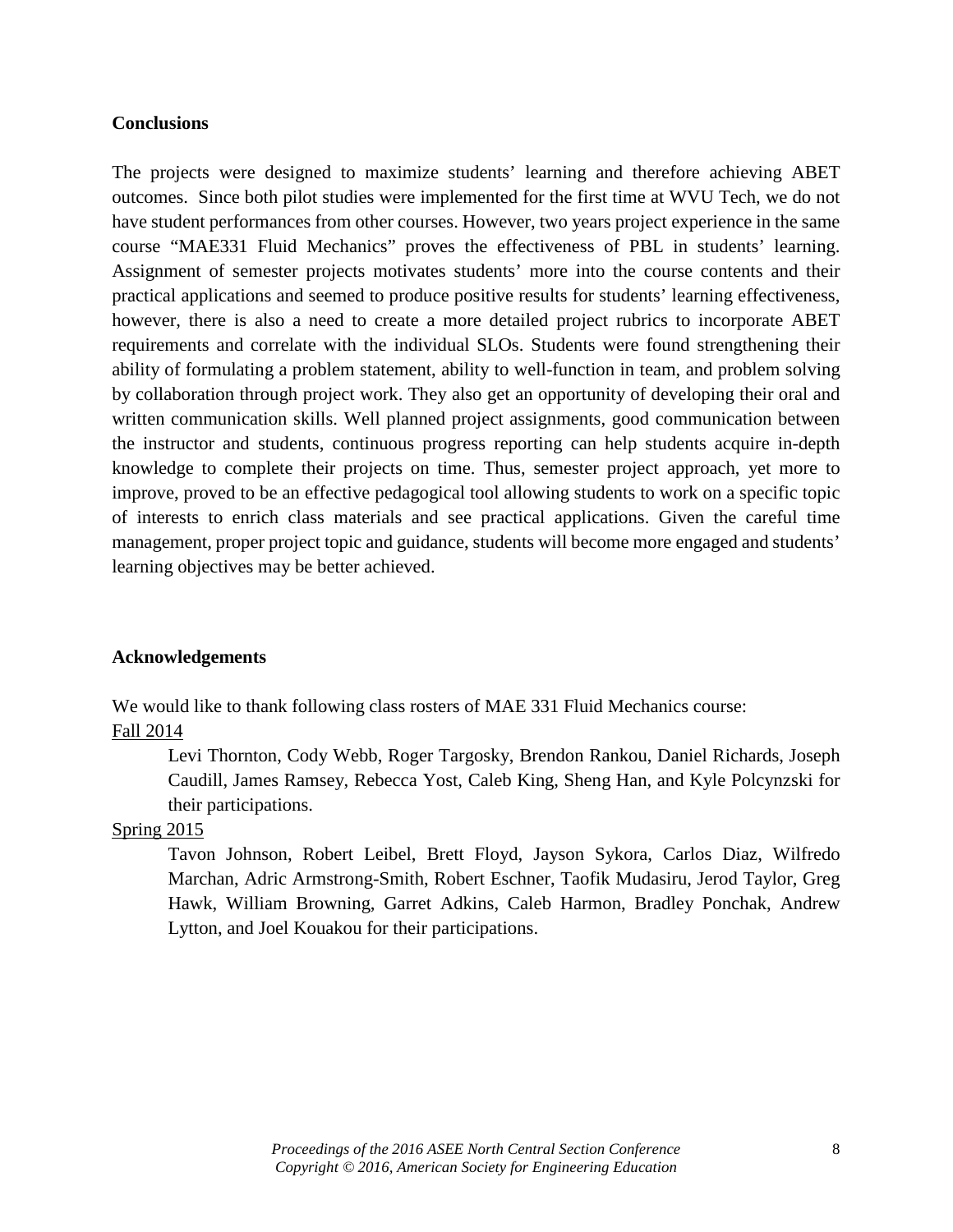### **Bibliography**

- 1. Yogendra Panta, Levi Thornton, Cody Webb, Roger Targosky, Brendon Rankou, Daniel Richards, Fostering Students' Capability of Problem Solving Through Semester Projects in Fluid Mechanics, Proceedings of the 2015 ASEE (American Society for Engineering Education) North Central Section Conference, Cincinnati,-OH, Apr. 17-18, 2015.
- 2. World Health Organization, "Design of Plumbing Systems for Multi-storey Buildings". Addressing [http://www.who.int/water\\_sanitation\\_health/hygiene/plumbing14.pdf](http://www.who.int/water_sanitation_health/hygiene/plumbing14.pdf) accessed on Feb. 10, 2015.
- 3. Elger, Donald, Barbara Williams, Clayton Crowe, John Roberson, "Engineering Fluid Mechanics",  $10^{th}$  Edition, John Wiley & Sons, 2013.
- 4. LTHH Self-Priming Centrifugal Pumps Series, " LTHH Series Self-Priming Centrifugal Pumps" addressing [http://item.waterpumpsnow.com/categories/berkeley-other-water](http://item.waterpumpsnow.com/categories/berkeley-other-water-pumps/berkeley-15lthh-pump.html)[pumps/berkeley-15lthh-pump.html](http://item.waterpumpsnow.com/categories/berkeley-other-water-pumps/berkeley-15lthh-pump.html) accessed on Jan. 31, 2016.
- 5. Norgaard, Jens, and Anders Nielsen, "Water Supply in Tall Buildings: Roof Tanks vs. Pressurised Systems" Grundfos Water Boosting. Addressing the website [http://www.pacopumps.com/Documentation/WhitePapers/Roof\\_Tank\\_Whitepaper.pdf](http://www.pacopumps.com/Documentation/WhitePapers/Roof_Tank_Whitepaper.pdf) accessed on Jan. 31, 2016.
- 6. Addressing the website<http://www.kirkwoodplumbing.com/> accessed on Jan. 31, 2016.
- 7. Berkeley B54504. Addressing the website [http://www.rainfloirrigation.com/water](http://www.rainfloirrigation.com/water-pumps/water-pumps.php)[pumps/water-pumps.php](http://www.rainfloirrigation.com/water-pumps/water-pumps.php) accessed on Jan. 31, 2016.
- 8. Utilitech UTP20P1. Addressing the website [http://www.lowes.com/pd\\_313834-57366-](http://www.lowes.com/pd_313834-57366-UTP20P1_0__?productId=3087295) [UTP20P1\\_0\\_\\_?productId=3087295](http://www.lowes.com/pd_313834-57366-UTP20P1_0__?productId=3087295) accessed on Jan. 31, 2016.
- 9. "ABET Engineering Accreditation Alert", Executive Committee, EAC, March, 2011
- 10. Hyun W Kim, Yogendra Pana, "Fostering Students' Capability of Designing Experiments through Theme-Specific Laboratory Design Projects", ASEE Annual Conference, San Antonio, Texas, June 2012.
- 11. ABET Engineering Accreditation Alert", Executive Committee, EAC, March, 2011
- 12. Fox, RW, McDonald, AT, Pritchard, PJ, "Introduction to Fluid Mechanics", 8<sup>th</sup> Edition, Wiley, 2011.
- 13. ABET Engineering accreditation, addressing http://www.abet.org on 01/15/2015.
- 14. Young, J., and Lasher, W., "Use of Computational Fluid Dynamics in an Undergraduate ME Curriculum", ASME
- 15. Proceedings Fluid Dynamics Division Summer Meeting, Forum on Instructional Fluid Dynamics, 1995.
- 16. West Virginia University Institute of Technology Undergraduate Catalog, 2014-2015.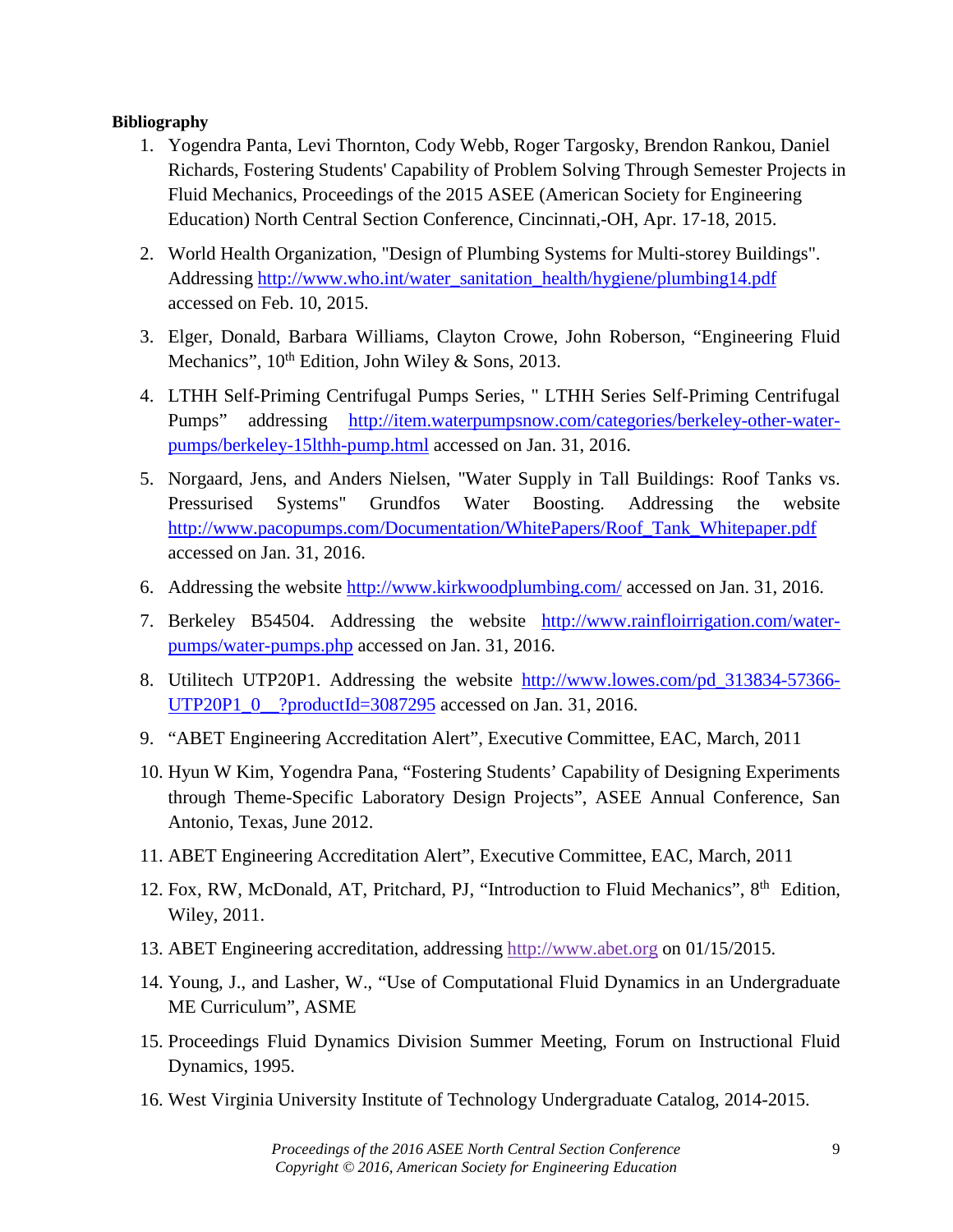### **Exhibit A: Semester Project Guidelines**

### **Department of Mechanical Engineering**

# **Fluid Mechanics Semester Project Report/Presentation**

The objective of projects is to become familiar with real world projects/problems that require fluid mechanics related problem/project analysis. Following is a basic format to write a report on your semester project. You can either submit a written report in 'Word' format or can make a presentation in 'PPT' format. If you happen to choose PPT, your group will get 5-7 minutes to present. Presentation may be arranged in a different time than our usual class time.

### **'Word' Format for Report (Approximately 4-6 pages):**

- 1. **Title page:** This page has the course title, project title, your name, and date (1 page).
- 2. **Abstract:** This includes summary of your work and findings. (1/2 page)
- 3. **Introduction:** This section contains brief description of the project, objective and literature review with figures. (1 page)
- 4. **Procedure/Plan:** This section contains your approach to complete your project work. This includes necessary equations and their proper sequences (11/2 page).
- 5. **Results and Discussion:** Based on your methodologies and results from your calculations (using excel spreadsheet if needed), you should sufficiently discuss your figures/plots/tables**.**  Compare and discuss the results obtained (*see 4 above*). (2 pages with figures)
- 6. **Conclusion:** This includes your comments and future work about the project (1/2 page)

*Acknowledgements: Mention your colleagues, advisor's names where appropriate (1/2 page) References: List all cited references including journals, text book, internet resources (1/2 page) Appendix (2-3 pages):*

*Figures: One or more Free Body Diagrams (2D and 3D) and Pictures Sample Calculations: Include your sample calculations.*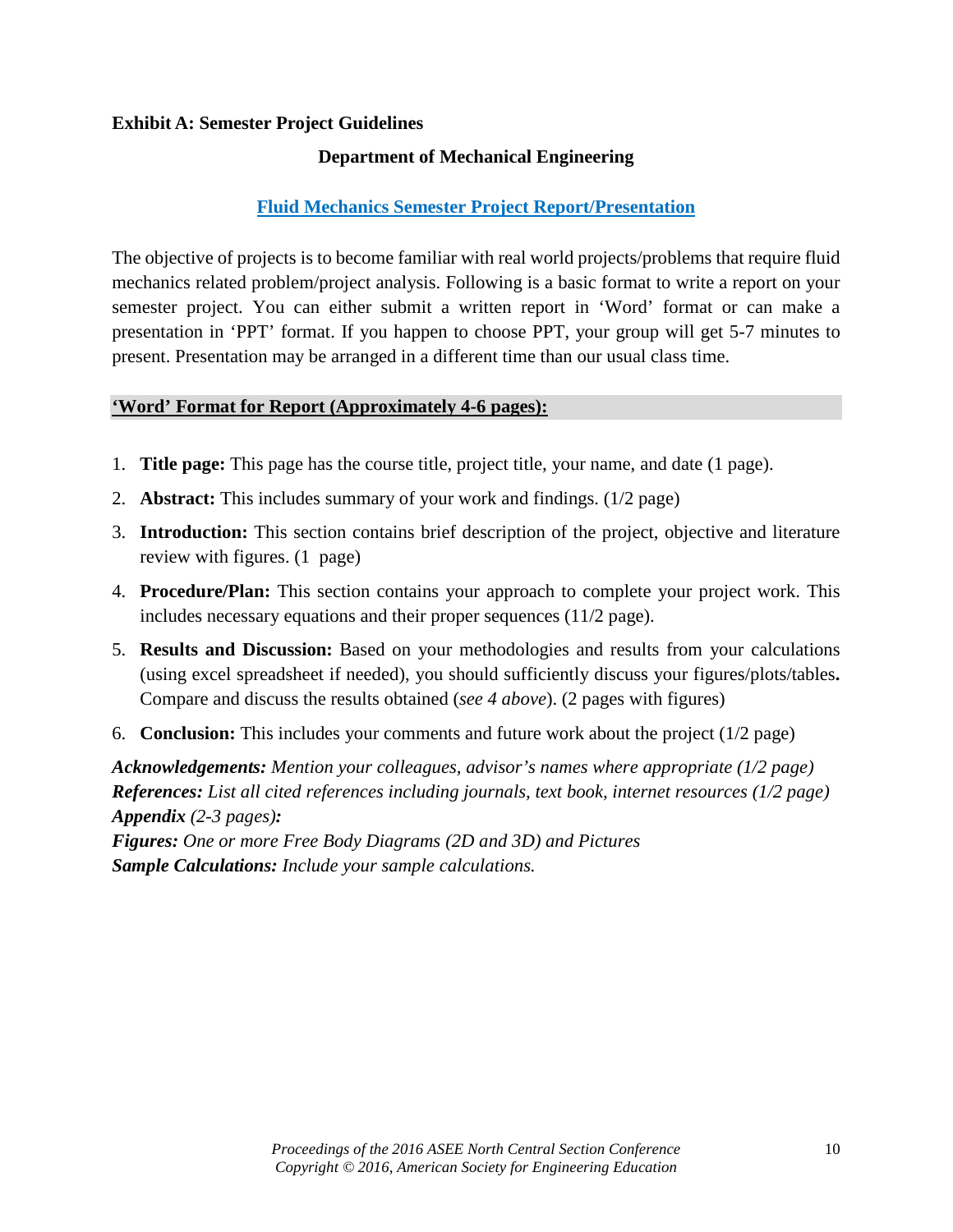## **'PPT' Format for Presentation (Approximately 10-15 PPT Slides):**

- 1. **Front Slide (Slide-1):** This slide should contain the course title, project title, your name, and date of your presentation.
- 2. **Overview (Slide 2):** This slide includes overview of your presentation that may include a bulleted listing of **Introduction, Procedure, Results and Discussion, Conclusions, References and Appendix**.
- 3. **Introduction (Slides 3-4):** This slide contains brief description of the project, objective and literature review with some Figures and numbers. Introduction may take 2-3 slides.
- 4. **Procedure/Plan (Slides 4-5):** This slide contains your approach to complete your project work. This includes necessary equations and their proper sequences. Methodologies may take 1-2 slides.
- 5. **Results and Discussion (Slides 6-8):** Based on your methodologies and results from your calculations (show excel spreadsheet if applies), you should sufficiently discuss your figures/plots/tables**.** Compare and discuss the results obtained (*see 4 above*). This section may take 2-3 slides with figures.
- 6. **Conclusion (Slide 9):** This includes your comments and future work about the project. Methodologies may take 1 slide.

# *Acknowledgements (Slide 10):*

*Mention your colleagues, advisor's names where appropriate*

*References (Slide 11):*

*List all cited references including journals, text book, internet resources* 

# *Appendix (Slide 12-15):*

*Figures: One or more Free Body Diagrams (2D and 3D) and Pictures Calculations: Include your sample calculations.* 

# **POSSIBLE TOPICS & IMPORTANT NOTES:**

- Civil Engineering Dams/Swimming Pools/Basement Water/Hydrostatic Forces on Submerged Bodies, etc.
- Mechanical Engineering Applications/Machines/Automobiles/Aerospace/Marines/Energy including turbomachinery, pumps, turbines, fans, valves, pipe flow, viscosity, pipe losses, etc.
- *Form your group and come up with your group name, captain and a topic of interest for my approval.*
- Project work continues until the  $2<sup>nd</sup>$  last week of the semester and its progress should be informed by email biweekly. Report or presentation is due by the last week of the semester.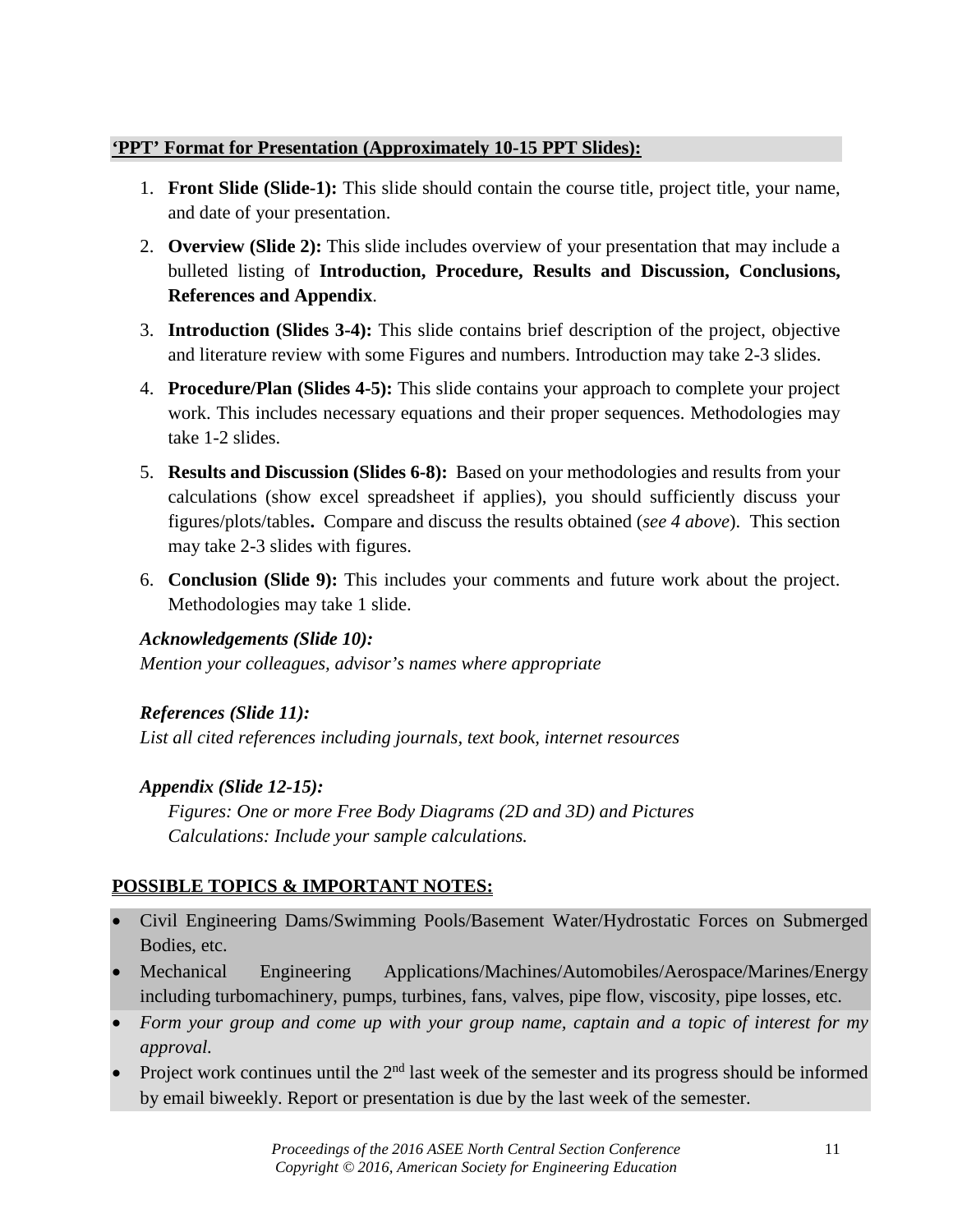# **Sample Project Topic**

### **Topic: Pump Performance Characteristics**

**Objectives** This design experiment should relate the head and the efficiency of a centrifugal pump vs. the volumetric flow rate of water for the selection of a pump.

### **Materials Provided**

**Problem Statement: Use of Pump Performance Curve-** In a chemical drug processing company, water is to be pumped from one large, open tank to a second large, open tank as shown in the Figure. The pipe diameter throughout is 6 in., and the total length of the pipe between the pipe entrance and exit is 200 ft. Minor loss coefficients for the entrance, exit, and the elbow are shown, and the friction factor for the pipe can be assumed constant and equal to 0.02. A certain centrifugal pump (as shown in the Figure) having performance characteristics shown in Figure is suggested as a good pump for this flow system.



### **FIND THE FOLLOWING**

Evaluate the flow rate between the tanks. Do you think this pump would be a good choice? What would be the efficiency of the pump? What would be the total head of the pump?

**References:**Munson et al, Fundamental of Fluid Mechanics, 7<sup>th</sup> edition, John Wiley and Sons, 2013. http://www.mtiholland.com/research-development/computational-fluid-dynamics.html

> *Proceedings of the 2016 ASEE North Central Section Conference* 12 *Copyright © 2016, American Society for Engineering Education*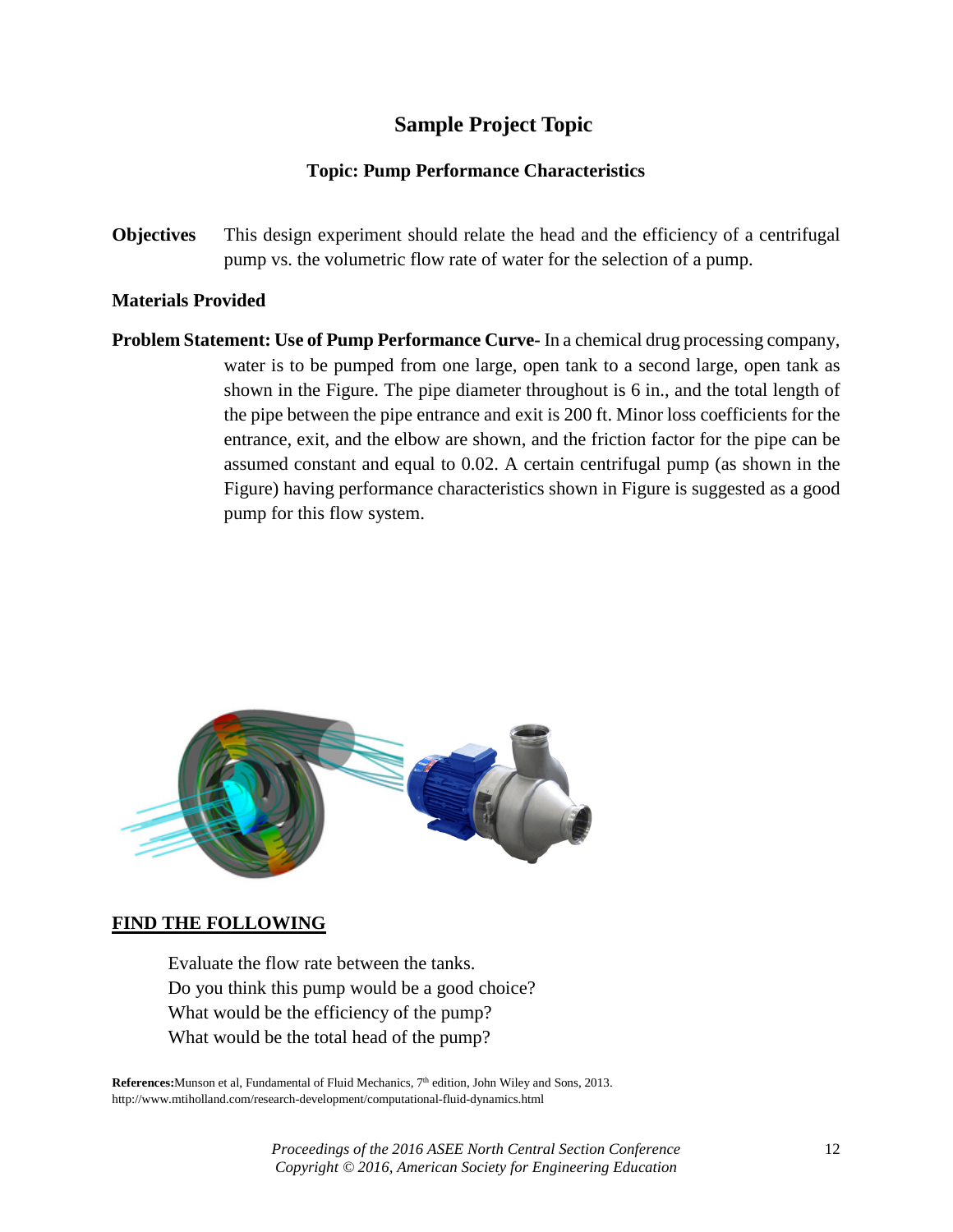#### **Exhibit B: Brief Course Syllabus- MAE 331 Fluid Mechanics**

#### **College Catalog**

Properties of fluids, fluid statics, fluid kinematics, thermodynamic principles, momentum and energy principles, similitude and dimensional analysis, laminar and turbulent flow, viscous effects, flow in pressure conduits. **Prerequisites:** MATH 156 Calculus 2 and MAE 242 Dynamics

#### **Course Objectives**

The primary goal of this course is to introduce the students to the introduction on statics and dynamics of compressible and incompressible fluid flows. Topics covered include fundamental principles of fluid mechanics: hydrostatics, the conservation of energy and momentum. Additional topics are the solution of problems in fluid mechanics using the principles of dimensional analysis and similitude, the determination of energy losses due to viscous dissipation in pressure conduits and the differences between flow regimes such as compressible/incompressible and laminar/turbulent.

*Computer usage may also be anticipated for aid in the understanding of these principles.*

#### **Learning Outcomes**

Upon successful completion of this course, students are expected to:

- 1) Understand and apply basic concepts and terminology associated with the properties of fluids, including density, specific weight, vapor pressure, viscosity, compressibility and surface tension.
- 2) Understand and apply basic theoretical concepts associated with fluid flow, including the Reynolds transport theorem, continuity and flow classifications (ideal vs. real, steady vs. unsteady, laminar vs. turbulent, compressible vs. incompressible, etc.).
- 3) Analyze and solve problems in fluid statics: buoyancy, center of pressure, hydrostatic forces, and fluid pressure.
- 4) Analyze and solve problems in fluid dynamics: Integral analysis of fluid flow such as continuity, momentum, energy, and Bernoulli's principle.
- 5) Analyze problems involving steady incompressible flow in pressure conduits with friction including the calculation of pressure loss and flow rate.
- 6) Analyze internal flows such as flow through pipes in series and parallel based on Reynolds number, loss coefficients, friction factor, and pumping requirements.
- 7) Apply the concept of energy conservation for real and ideal fluids.
- 8) Understand, derive and sketch the energy and hydraulic grade lines for flow in conduits.
- 9) Select a pump for a simple piping system.
- 10) Understand and apply the concepts of dynamic similarity and dimensional analysis through the use of dimensionless parameters such as the Reynolds number.
- 11) Understand the lift & drag characteristics of streamlines/ bluff bodies exposed to external flow.
- 12) Understand Flow Measurements.

#### **Projects**

There will be a multi-week, team project that will bind together several relevant course topics for a significant, open-ended problem solution. Not only to the specific problem solution, development of effective team work skills, and effective communication will be emphasized. Project report writing and instructor/peer evaluation(s) of each team member's contributions will be used for grading of the projects.